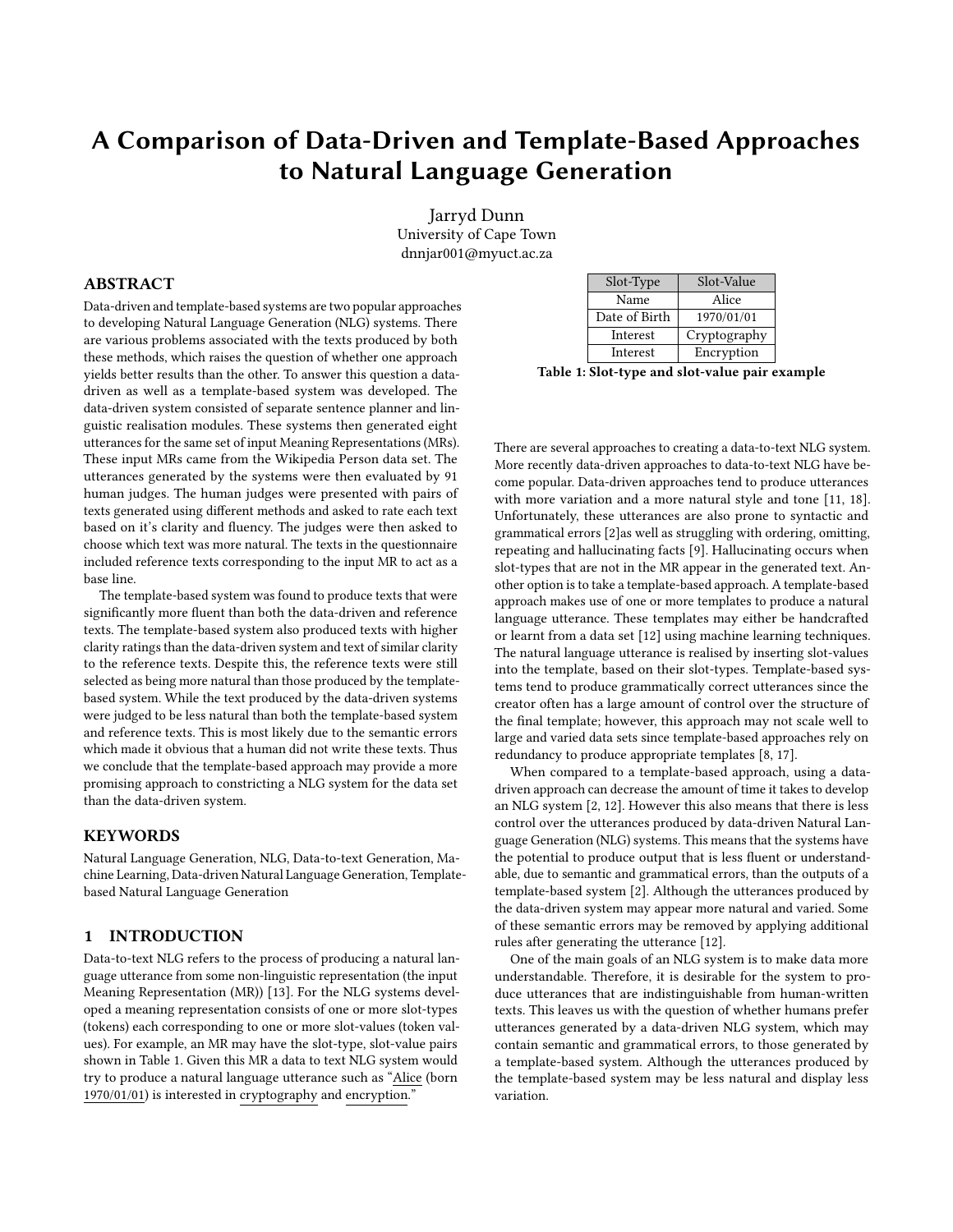Part of the difficulty with of evaluating the utterances produced is in how to determine if one piece of text is better than another. The quality of the utterance can be defined based on numerous factors such as its fluency, clarity, grammatical correctness, semantic correctness and naturalness. In this context, clarity refers to how understandable and clear the utterance is [\[15\]](#page-8-8) and fluency refers to how easy the utterance is to read [\[15\]](#page-8-8). Likewise, for this paper, naturalness refers to how closely the text resembles natural human writing styles and nuances. For this paper, the quality of a text was judged by humans based on its clarity, fluency and naturalness.

This paper focuses on the construction and performance of the data-driven [NLG](#page-0-1) system to be compared with a template-based system. This system is split into two main modules: the sentence planner and linguistic realiser. The sentence planning module is responsible for determining how the tokens from the input [MR](#page-0-1) should be split into sentences and the order of these sentences. This results in a sentence plan. The linguistic realiser takes in the sentence plan and renders it as a natural language utterance.

The utterances produced by the data-driven and template-based systems were then compared using human judges. This was done to determine which system produced utterances that humans found to be more natural.

Section [2](#page-1-0) looks at previous work comparing data-driven and template-based [NLG](#page-0-1) approaches. Sections [4](#page-2-0) and [5](#page-3-0) examine the sentence planner and linguistic realiser of data-driven system. In Section [3](#page-1-1) the data set used and the prepossessing of the data set is described. The template-based system that the data-driven system is compared against is briefly described in Section [6.](#page-4-0) The experiment comparing the data-driven and template-based systems is outlined in Section [7.](#page-4-1) Section [7](#page-4-1) also includes several minor experiments on the data-driven system to determine the effects of different mechanisms on the results produced. The results of the comparison and performance experiments are shown in Section [8.](#page-5-0) Section [9](#page-6-0) discusses some aspects of the results. Finally, Section [10](#page-8-9) contains the conclusion.

#### <span id="page-1-0"></span>2 RELATED WORKS

Recent [NLG](#page-0-1) systems include those produced by Moryossef et al. [\[9\]](#page-8-4), Lampouras and Vlachos [\[6\]](#page-8-10) and Dušek and Jurčíček [\[1\]](#page-8-11).

Moryossef et al. [\[9\]](#page-8-4) split the system into planning and realisation modules. The planning phase generates a sentence plan that is then used by the realisation module to generate the natural language utterances. Using the two module approach led to improvements in the BLEU scores and manual evaluations of the utterances produced.

Lampouras and Vlachos [\[6\]](#page-8-10) developed a non-neural approach by viewing [NLG](#page-0-1) as a classification problem over a delexicalised corpus. Words related to a slot-type from the input [MR](#page-0-1) were grouped together. Words from this group would then be used to express this slot-type to generate the natural language utterance.

The TGEN system developed by Dušek and Jurčíček [\[1\]](#page-8-11) is an endto-end [NLG](#page-0-1) system. An encoder-decoder module was used to learn to map the input [MR](#page-0-1) to an abstract representation of the sentences that will form the natural language utterances. An external rulebased surface realiser is then used to produce the final natural language sentence. The use of the rule-based surface realiser does mean that the system may not perform well on other data sets [\[6\]](#page-8-10).

Puzikov and Gurevych [\[12\]](#page-8-5) have previously compared neural (data-driven) models and template-based approaches for [Natural](#page-0-1) [Language Generation.](#page-0-1) They constructed a data-driven system based on TGEN [\[1\]](#page-8-11) for the E2E NLG Challenge (D-model) as well as a template-based model (T-model). Automatic evaluation metrics where then used to compares the texts produced by the two models. [Puzikov and Gurevych](#page-8-5) determined that the additional costs of generating complex data-driven systems, in terms of both the time and computing resources, may not be justified. Thus, it may be better to take a template-based approach to [NLG.](#page-0-1)

The main difference between the comparisons is the data set used. The Wikipedia Person data set contains [MRs](#page-0-1) with a variable number of unique slot-types. In general, each [MR](#page-0-1) contained more slot-values than the data set that was used in the E2E NLG Challenge. The reference sentences also tended to be longer and more varied in the Wikipedia Person data set. Furthermore, Puzikov and Gurevych [\[12\]](#page-8-5) used automated evaluation metrics to evaluate the utterances produced by their systems; however, there is only a weak correlation between automated evaluation metrics and human judgement [\[10\]](#page-8-12).

## <span id="page-1-1"></span>3 DATA SET

The Wikipedia person data set [\[16\]](#page-8-13) was used to train and test the [NLG](#page-0-1) system. This data set contains almost half a million entries collected from Wikipedia pages describing people. The slot-types and slot-values in the [MR](#page-0-1) are collected from the Wikipedia information boxes. The reference text associated with each [MR](#page-0-1) consists of sentences from the Wikipedia page that contain one or more of the slot-values, as shown in appendix [A.](#page-9-0) The entries from the data set were randomly distributed between three subsets (training, validation and testing) with 60% of the entries in the training data set, 30% in the validation data set and 10% in the testing data set. A summary of the number of reference sentences, slot-types and slot-values are shown in Table [2.](#page-2-1) The training data set was used to train models. The validation data set provided the input [MRs](#page-0-1) for testing the linguistic realiser and sentence planner. Finally, the testing data set was used to provide the input [MRs](#page-0-1) to be compared with the template-based system. This data set poses several interesting challenges since the reference text is made up of multiple sentences (mean of 9.[1](#page-1-2)1 sentences per reference  $text{text}^1$ ). These sentences also tend to have relatively few token values per sentence (mean of [1](#page-0-1).19 token values per sentence<sup>1</sup>). Thus many sentences contain only one token value and the reference sentences tend to include a significant amount of detail that doesn't relate to the token value. This makes it less probable for the encoder-decoder module, used in the linguistic realiser, to learn a mapping from a sequence of tokens to a natural language sequence.

#### <span id="page-1-4"></span>3.1 Prepossessing

To try and improve the quality of the sentence plans and natural language utterances generated by the [NLG](#page-0-1) system several processes were carried out over the data set to delexicalise the data set. The delexicalisation process involves extracting tokens and token sentences. Token sentences are formed by removing all non-token words from the reference sentences (Appendix [A](#page-9-0) Table [8](#page-9-1) shows the

<span id="page-1-2"></span><sup>1</sup> For the first 1000 entries in the validation subset

<span id="page-1-3"></span><sup>2</sup>Only references including one or more token values are included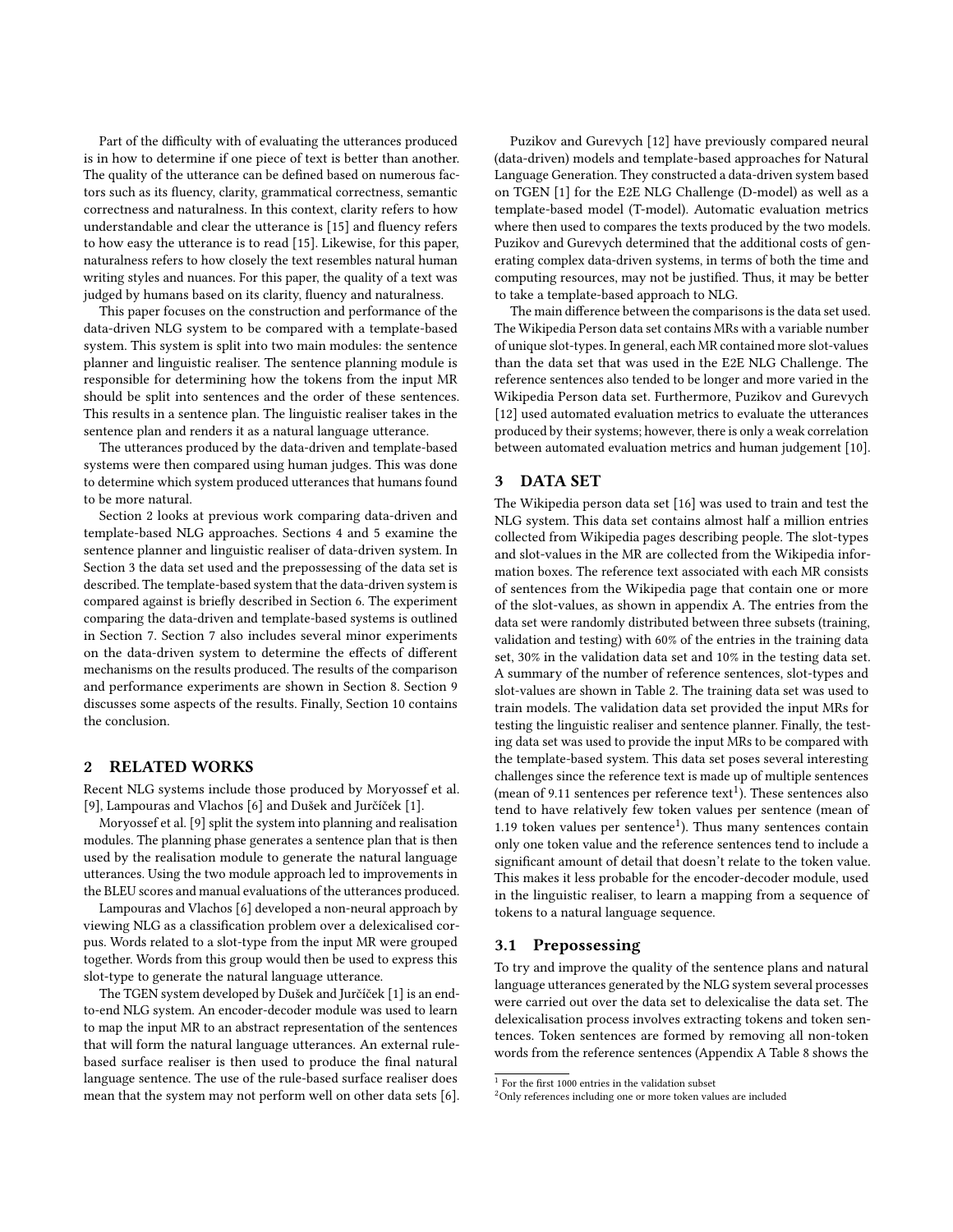<span id="page-2-1"></span>

| Subset         | Entries | Reference              | Token        | Token   |
|----------------|---------|------------------------|--------------|---------|
|                |         | Sentences <sup>2</sup> | <b>Types</b> | Values  |
| Training       | 257248  | 2203014                | 1029         | 5471715 |
| Validation     | 128625  | 1107768                | 821          | 2750577 |
| <b>Testing</b> | 42875   | 116149                 | 558          | 914818  |
| Total          | 428748  | 3426931                | 1265         | 9137110 |

Table 2: Wikipedia Person Data Set Metrics

delexicalised sentences produced from the reference texts in Table [7\)](#page-9-2).

The reference texts in the data set were delexicalised by replacing slot-values with their corresponding slot-types for each entry in the data set. An interesting feature of this data set is that some slotvalues include slot-types as qualifiers. These values are delexicalised by concatenating the parent slot-type and slot-token type, see the Goals slot-type in appendix [A](#page-9-0) Table [7.](#page-9-2) This allows the delexicalised value to be more specific than the qualifier token on its own which should allow for better sentence planning and linguistic realisation.

Once the data set has been delexicalised it can be used to produce the data required to train the sentence planner and linguistic realiser. The sentence planner requires that each set of reference texts is split into token sentences where the "<end>" token is used to denote the end of a sentence. These token sentences can be used to learn which token is most likely to come next given a sequence of tokens. The training data for the linguistic realiser is created by matching each token sentence with the corresponding delexicalised reference sentence. These are then written to separate files to form the inputs and labels for the encoder-decoder model.

Since some sentences contain no slot-values or only a single slotvalue a cutoff mechanism was added to the delexicalising process. The slot-values cutoff is the minimum number of slot-values that a sentence needs to contain in order to be used for training the [NLG](#page-0-1) system. This was done to try and improve the quality of the surface realiser by reducing the number of reference sentences corresponding to a sequence of tokens.

# <span id="page-2-0"></span>4 SENTENCE PLANNER

The sentence planner forms the first part of the [NLG](#page-0-1) system. During this stage, the tokens are divided into groups which will be realised into separate sentences during the linguistic realisation phase. These tokens are made up of the slot-values from the input [MR](#page-0-1) as well as an end of sentence token "<end>". Two variations of the sentence planner were constructed: a greedy sentence planner (Section [4.2\)](#page-2-2) and a stochastic sentence planner (Section [4.3\)](#page-3-1).

#### 4.1 Training

The sentence planner works by generating a [Markov Decision Pro](#page-0-1)[cess](#page-0-1) [\(MDP\)](#page-0-1) type structure, the token selector, where each state consists of an n-gram of tokens (sequence of n tokens e.g Name\_ID <end> would be a 2-gram of tokens). The probabilities of each token following the particular n-gram of tokens are used in a similar way to the transition probabilities in an [MDP.](#page-0-1) These transition probabilities were learnt using tokens extracted from sentences included in the data set. In this implementation, the n-grams consisted of

one or two tokens. A separate process is used to determine which token is most likely to be the first in an utterance.

The probability for each token starting the utterance is also recorded. These probabilities are used to determine which token to use as the initial token when generating the sentence plan.

## <span id="page-2-2"></span>4.2 Generating Sentence Plans

Once the token selector for the planner has been trained it can be used to generate sentence plans. Suppose that the input [MR](#page-0-1) consisted of the tokens: Name\_ID, date\_of\_birth, sport, country\_of\_citizenship.

First, the starting token is chosen by taking the most likely token to start an utterance based on the probabilities calculated during training. The starting token is then used with the token selector to determine the next token to be included. This is done by choosing the most probable token that is in the [MR](#page-0-1) and has not yet been placed in the sentence plan. Suppose that the date\_of\_birth token was selected. The current sentence plan is then "Name\_ID date\_of\_birth" and the remaining tokens from the input [MR](#page-0-1) not yet in the sentence plan are sport and country\_of\_citizenship. This process to select the next token is shown in fig [1.](#page-2-3) The sentence planner starts by checking for the next most probable token using the last two tokens that were added. If no suitable token can be determined then it considers only the last token added to the sentence plan. If there is still no suitable token then a token is chosen from the remaining set at random. The sentence plan is returned once all the tokens from the [MR](#page-0-1) have been included or the maximum number of iterations have been reached. The maximum number of iterations used is twice the number of token-values in the [MR](#page-0-1) since the Name ID and <end> token may occur multiple times in the sentence plan. Where the Name\_ID token specifies the name of the person and the <end> token specifies the end of a sentence. Thus the final sentence plan for the example input [MR](#page-0-1) might be "Name\_ID date\_of\_birth sport country\_of\_citizenship <end>"

<span id="page-2-3"></span>

Figure 1: Sentence Planner Structure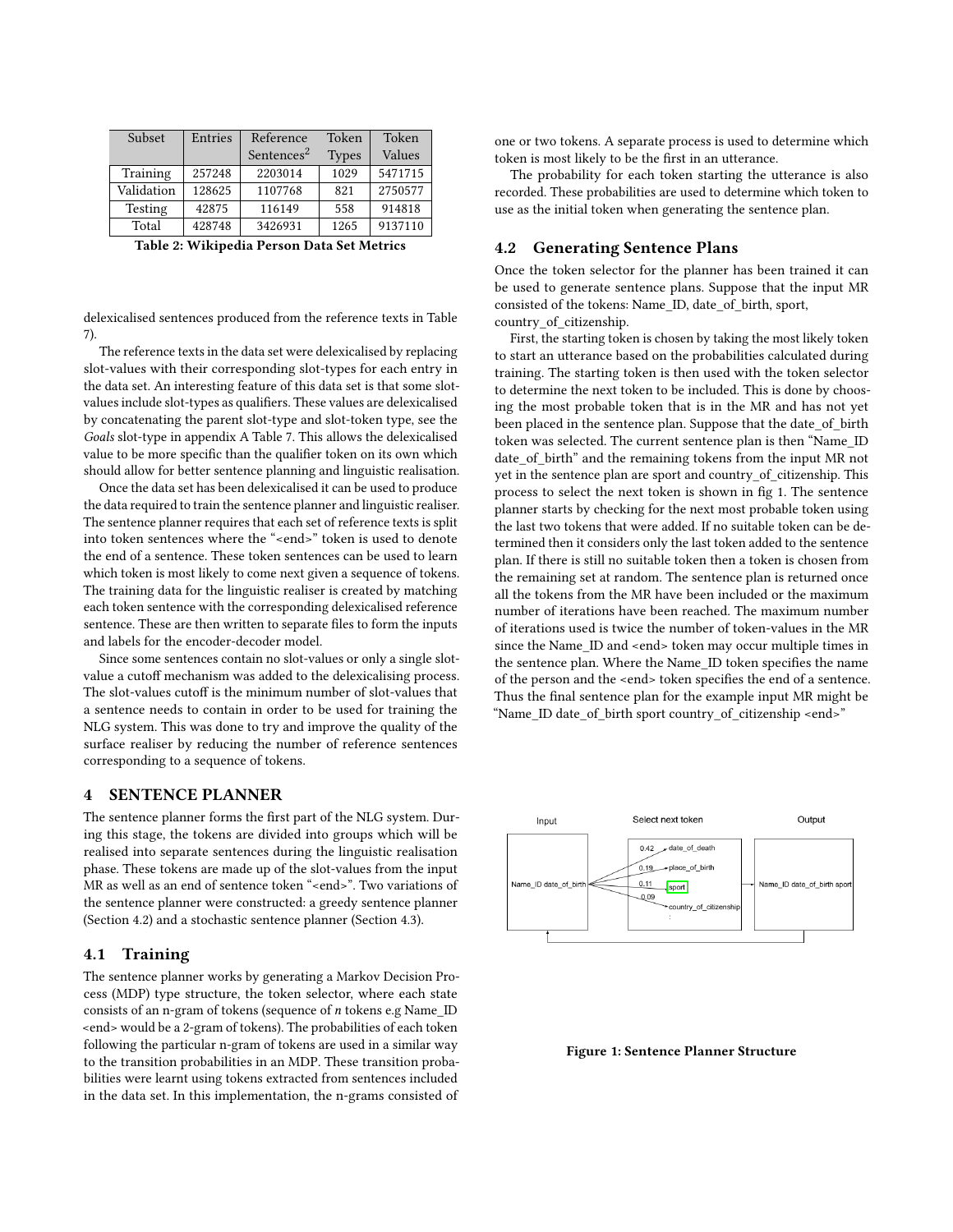# <span id="page-3-1"></span>4.3 Stochastic Token Selection

The sentence planner with stochastic token selection works in the same way as the sentence planner described above except that it was slightly modified to include non-greedy token selection. When selecting each token this method starts by generating a random number, if it is below a preset cutoff then the token is selected in the manner described above, however, if the random number is above the cutoff then a second random number is generated, the target value. The probabilities of possible next tokens are then added to a counter until the value of the counter is greater than or equal to the target value. Thus the selection is weighted by the probability of a token occurring. The most recent token is then added to the sentence plan and the method continues to select the next token or terminates if all the required tokens have been placed in the sentence plan or the maximum number of iterations have been reached. This method was implemented to allow for additional variation in the sentence plans generated while still allowing the selection of the next token to be affected by the probability of it occurring. Without this mechanism, very similar or possibly even the same sentence plan would be created every time it is given the same set of tokens.

# 4.4 Additional Rules

Due to the data set containing many sentences with very few tokens the number of tokens/token pairs which are most likely to be followed by an <end> token is relatively high. This resulted in the sentence planner producing many sentences consisting of just one token. To lengthen the sentences produced, and so make the utterances appear more natural, a penalty was subtracted from the probability of the <end> token occurring. This penalty value was reduced every time any other token was added to the sentence plan. When an <end> token is added the end token penalty is reset to its original value. A similar mechanism is used to control the use of the Name\_ID token since sentences appear less natural when they repeatedly use a person's name rather than using referring expressions.

# <span id="page-3-0"></span>5 LINGUISTIC REALISER

The process the linguistic realiser uses to produce a natural language utterance from a sentence plan is outlined in figure [2.](#page-3-2) The linguistic realiser makes use of an encoder-decoder model since this model has been shown to be useful for determining the mappings between sequences [\[2\]](#page-8-3). The linguistic realiser uses it to learn a mapping between sequences of tokens and English utterances. The implementation used in the Open $\text{NMT}^{3}$  $\text{NMT}^{3}$  $\text{NMT}^{3}$  [\[5\]](#page-8-14)  $\text{NMTMedian}$  model. This consists of two bidirectional [Recursive Neural Networks \(RNNs\)](#page-0-1) using [Long Short-Term Memory](#page-0-1) [\(LSTM\)](#page-0-1) cells with attention and beam search. One acting as the encoder and the other as the decoder. The encoder takes a sentence from the sentence plan as the input and runs it through the [RNN.](#page-0-1) The final hidden state is used as an encoding vector. This encoding vector is then used to initialise the initial hidden state for the decoder. The decoder then runs to produce a delexicalised English sentence. A bidirectional [RNN](#page-0-1) was used since previous studies have shown them to produce more accurate results than unidirectional [RNNs](#page-0-1) for applications such as

<span id="page-3-2"></span>

Figure 2: Encoder-Decoder model used to learn sequence mappings from a sentence plan to a natural language utterance

[Neural Machine Translation](#page-0-1) [\(NMT\)](#page-0-1) and handwriting analysis [\[18\]](#page-8-2). [LSTM](#page-0-1) cells generally improve the ability for an [RNN](#page-0-1) to capture long range dependencies between inputs than a vanilla [RNN](#page-0-1) [\[17\]](#page-8-7). An attention mechanism is used to focus the [RNN](#page-0-1) on a smaller section of the sentence this should allow the [RNN](#page-0-1) to make better predictions when run on unseen inputs. Beam search is used to improve the quality of the predictions by looking at the top few most probable results (in this case three) for the predicted token rather than just a single token. This allows the system to build more than one partial hypothesis [\[14\]](#page-8-15) with the most likely hypothesis being selected at the end as the prediction. A beam with width three was chosen as a balance between gaining the advantages of using beam search without causing too great an increase in the training time.

# 5.1 Training

For each sentence in the delexicalised training data set the tokens were extracted and used as the input to the encoder. The delexicalised sentence was then used as the label for the sequence of tokens. Thus the model would try and learn a mapping from the sequence of tokens to the delexicalised sentence. This created a training set of just over 2.2 million token-delexicalised sentence pairs. To improve the quality of the mappings learnt the vocabulary of the labels were reduced from just over 1.24 million words to 100,000 words. This was done by keeping the 100,000 most frequently occurring words and replacing the rest with an "<unk>" token. This should cause the model to learn more general rules for mapping the sentence plan to a natural language utterance. All the models used for the experiments were trained for 10,000 epochs.

<span id="page-3-3"></span><sup>3</sup><http://opennmt.net/OpenNMT-tf/index.html>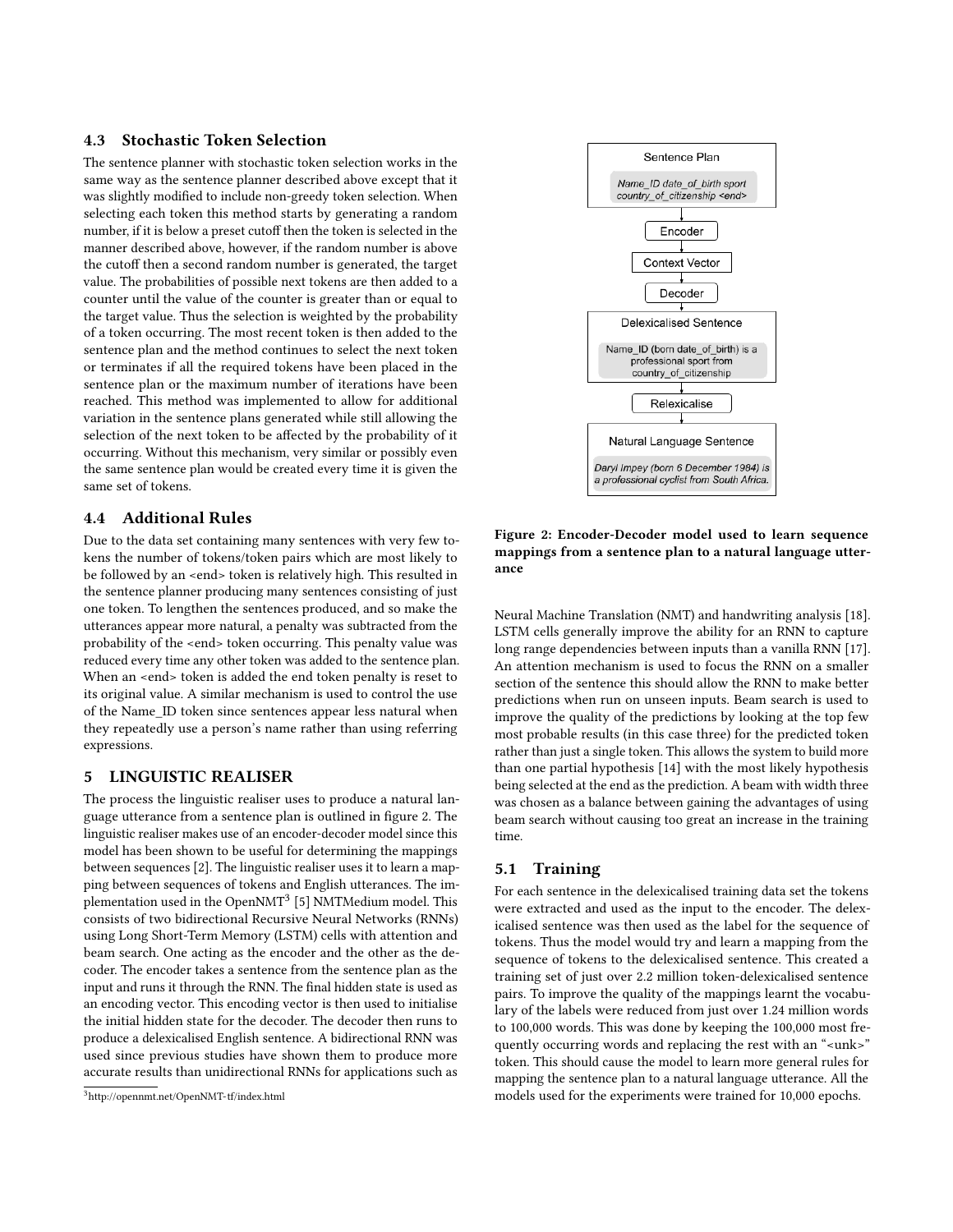## 5.2 Relexicalising Utterances

Once the model has been trained it can be used to generate delexicalised English utterances. The model is run on each sentence in the sentence plan. The results are then concatenated to form a delexicalised utterance (see figure [2\)](#page-3-2). The utterance is then relexicalised by replacing the slot-types with their values from the input [MR.](#page-0-1) Where there are multiple slot-values for the same [MR](#page-0-1) the slot-values are selected based on the order they appeared in in the original [MR.](#page-0-1) If a slot-value in the delexicalised sentence is not in the input [MR](#page-0-1) then it is removed.

## 5.3 Post-generation Rules

In order to improve the quality of the utterances generated a few rules were applied to the generated sentences. These rules were mostly used to correct simple grammatical errors. The rules were added to ensure that:

- sentences started with capital letters and ended with some form of punctuation, though in most cases this was not necessary.
- white space was used correctly particularly around parenthesis and punctuation.
- <unk> tokens are removed.

The model was unable to learn correct pronouns. This forced a simple rule to be added to he/his with she/her if the sex\_or\_gender slot-value was female.

### <span id="page-4-0"></span>6 TEMPLATE-BASED SYSTEM

The template-based system was developed by Mr Matthew Poulter and follows a similar approach to van der Lee et al. [\[15\]](#page-8-8). It consists of three sections the document planner, micro planner and sentence realiser. The document planner selects a major template-based on the slot-types used in the input [MR.](#page-0-1) The major template consists of several minor templates. The minor templates contain different ways in which the slots can be used. The minor templates are stored in a tree structure representing the overall structure of the text to form the document plan. The document plan is then passed to the microplanner. The microplanner produces a sentence plan made up of a randomly chosen minor template and the corresponding slots. The sentence plan is then passed to the SimpleNLG [\[3\]](#page-8-16) library to be realised into a natural language utterance.

# <span id="page-4-1"></span>7 EVALUATION

Before coming up with the final version of the system to be used to compare the data-driven and template-based systems several configurations for both the sentence planner and linguistic realiser modules were tested. Automated evaluation metrics were used to try and gauge the performance of the system and measure any possible improvements. The measurements for these experiments were taken based on the first 1000 entries from the validation data set.

# 7.1 Text Evaluation via Evaluation Metrics

To evaluate the effects of alterations to the sentence planner and linguistic realiser on the utterances produced, utterances where produced for the first 1000 entries from the validation data set

and evaluated using the  $BLEU<sup>4</sup>$  $BLEU<sup>4</sup>$  $BLEU<sup>4</sup>$ ,  $ROUGE<sup>5</sup>$  $ROUGE<sup>5</sup>$  $ROUGE<sup>5</sup>$  and Word Error Rate  $(WER)^6$  $(WER)^6$  evaluation metrics as well as counting the number of facts from the original [MR](#page-0-1) that were missed or incorrectly added to the utterance. BLEU and ROUGE were chosen as word-overlap metrics since BLEU focuses on the precision of the generated utterance [\[6\]](#page-8-10) while ROUGE measures the recall, precision and F1 score (see Appendix [B\)](#page-9-3). For both these metrics a score between zero and one is produced, where more similar texts will have a score closer to one. Both ROUGE and BLEU were used since BLEU also factors in the length of the generated and reference texts [\[2\]](#page-8-3). Three main forms of the ROUGE metric were used to evaluate the utterances generated. These are ROUGE-N, ROUGE-L and ROUGE-W (see Appendix [B.1\)](#page-9-4). [Word Error Rate](#page-0-1) [\(WER\)](#page-0-1) is a string-distance metric calculated as the number of substitutions, insertions and deletions required to turn the generated text into the reference text divided by the number of words in the reference.

# 7.2 Sentence Planners

To evaluate a sentence plan the recall, accuracy, precision and F1 measure<sup>[7](#page-4-5)</sup> (see Appendix [B\)](#page-9-3) of the sentence plan produced for some [MR](#page-0-1) was calculated. These calculations were based on the sequence of tokens extracted from the reference text of the corresponding [MR.](#page-0-1)

7.2.1 Token Cutoff. For this experiment, utterances are generated by adjusting the slot-value cutoff. As described in Section [3.1](#page-1-4) a cutoff value was used when delexicalising the data set to ensure a minimum number of slot-types in each reference text used. For this experiment, the cutoff values used were one, two and three. A cutoff value of zero cannot be used since there would be cases when the linguistic realiser would have to try and learn a mapping from no tokens to some reference sentence.

7.2.2 Stochastic Sentence Planner. For the sentence planner, the greedy and stochastic sentence planners are compared. For this experiment, utterances were generated with a sentence planner that only uses the greedy selection of tokens and compared with those generated using stochastic selection as described in Section [4.3.](#page-3-1) Both the sentence plans produced and the utterances that were realised from the sentence plans were evaluated.

#### 7.3 Linguistic Realiser

7.3.1 Average Checkpoints. A set of comparisons were made between utterances produced by a single model for the linguistic realiser and a model formed as an average of the previous five checkpoints for a model. These utterances were evaluated using automatic evaluation metrics.

## 7.4 Comparison with Template-based System

One of the problems with using automatic evaluation metrics is that there is only a weak correlation with human judgement of a text [\[10\]](#page-8-12). Thus human judges were used to compare the utterances generated by the data-driven and template-based systems.

<span id="page-4-2"></span> $^4$ [https://www.nltk.org/\\_modules/nltk/translate/bleu\\_score.html](https://www.nltk.org/_modules/nltk/translate/bleu_score.html) using smoothing function method 2

<span id="page-4-3"></span><sup>5</sup><https://pypi.org/project/py-rouge>

<span id="page-4-4"></span><sup>6</sup><https://pypi.org/project/jiwer/>

<span id="page-4-5"></span><sup>7</sup>[https://www.nltk.org/\\_modules/nltk/metrics/scores.html](https://www.nltk.org/_modules/nltk/metrics/scores.html)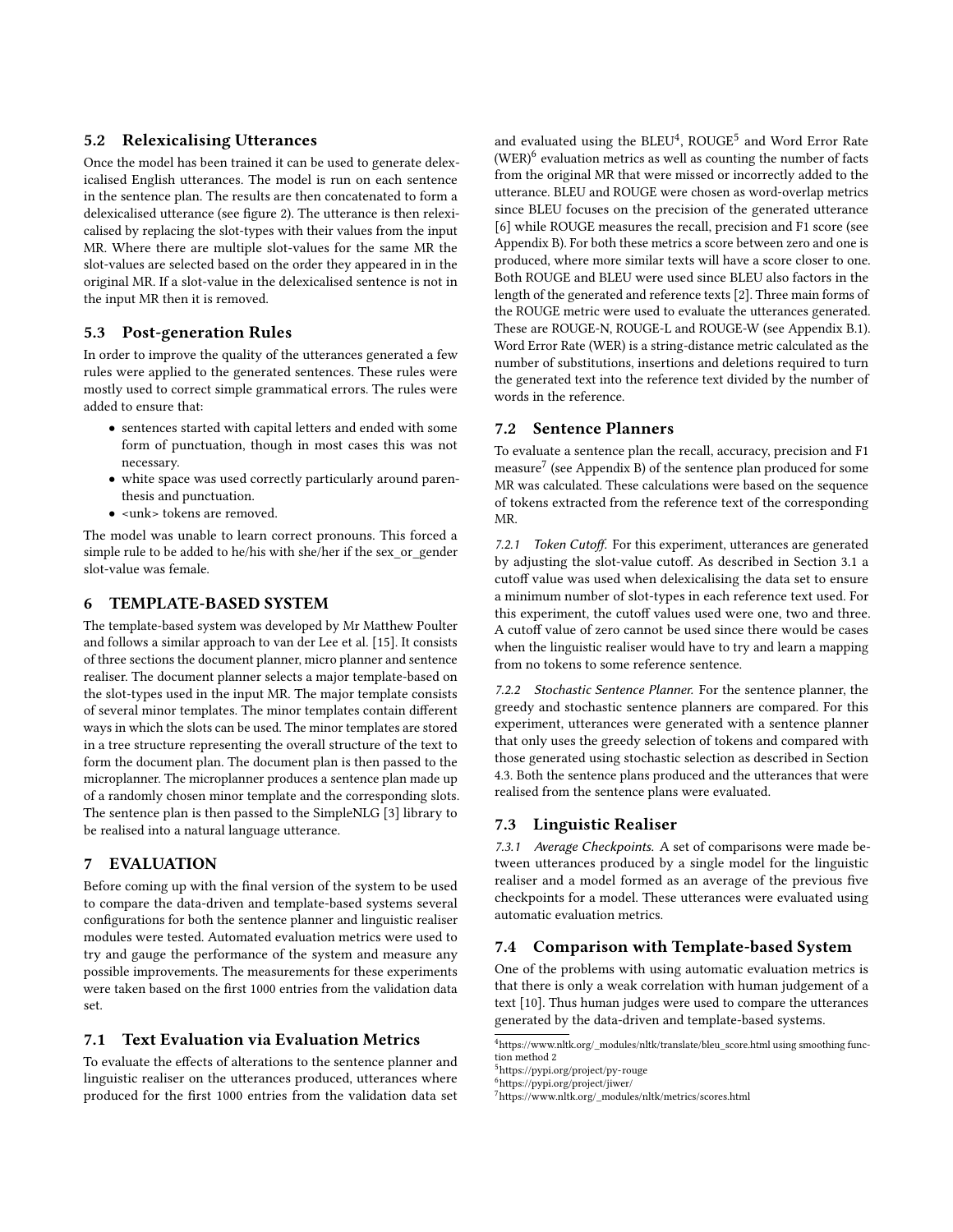This evaluation was carried out using an online survey where each question presented the participant with two text utterances for the same [MR.](#page-0-1) These texts were either generated by a data-driven system, generated by a template-based system or were the reference text for the [MR.](#page-0-1) The reference texts were included as a baseline since they were written by humans and so should appear more natural. The utterances are arranged such that for each question each utterance is generated by a different method. The survey contains eight utterances generated by the data-driven and template-based systems and four reference texts. These eight utterances were the first eight utterances that the template-based system could generate from entries in the test data set. The texts were arranged as follows: six questions comparing the texts generated by the datadriven and template-based systems, two questions comparing the text generated by a data-driven system and the reference text and two questions comparing the text generated by the template-based system. These questions were arranged randomly and the participants were not given any information about how any of the pieces of text were generated. The survey was given to students aiming to collect at least 30 responses.

For each question, participants were asked to rate the clarity (how understandable and clear is the utterance) and fluency (how easy the utterance is to read) of the two texts then choose which they felt was more natural (similar appearance to human written utterances). Ratings of clarity and fluency were on a discrete scale from one to five with one being very clear/easy to read and 5 being very unclear/hard to read.

The utterances produced by the data-driven system were generated using the "greedy" sentence planner to generate the sentence plans with a slot-value cutoff of two. An average of the last five checkpoints was used for the model. These parameters for the datadriven system were chosen based on the results in Sections [8.1](#page-5-1) and [8.2.](#page-5-2)

7.4.1 Comparison with Automatic Evaluation Metrics. To determine if automatic metrics could have been used rather than human judgement they were used to compare the utterances generated by the two systems. The BLEU, ROUGE and WER scores where calculated for the utterances generated from the first 1000 entries in the validation data set.

## <span id="page-5-0"></span>8 RESULTS

#### <span id="page-5-1"></span>8.1 Sentence Planners

8.1.1 Token Cutoff. The graph in fig [3](#page-5-3) shows the average scores for some of the metrics used to evaluate the experiment. The F1 scores are shown for the ROUGE-W and ROUGE-L metrics. The F1 scores were used since they provide a balance between the recall and precision scores. Interestingly, the BLEU score increases as the cutoff increases, while the scores for ROUGE-W, ROUGE-L, WER and missing slot-types are all best for a cutoff of one. Though the metrics, in general, do improve when increasing the cutoff from two to three, except for the BLEU metric they are all still worse than the scores achieved using a cutoff of one.

8.1.2 Stochastic Sentence Plan. To determine the quality of the sentence plans the recall, precision and F1 measures for the sentence plans were calculated for the first 1000 entries in the validation data

<span id="page-5-3"></span>

Figure 3: Evaluation metrics for utterances generated, adjusting the minimum number of tokens in the reference text



Figure 4: ROUGE scores adjusting the minimum number of tokens in the reference text

set (Table [3\)](#page-6-1). Based on these results the greedy sentence planner appears to produce better sentence plans. As expected the better sentence plans produce better natural language utterances. This is based on the evaluation of the utterances, using automated evaluation metrics, generated using the different sentence planners. A summary of the results is shown in Figure [5.](#page-6-2) Following a similar pattern to the previous experiments, the BLEU score is the only metric that improves with this change. While the ROUGE and WER scores decrease and significantly more facts are omitted in the generated utterance.

#### <span id="page-5-2"></span>8.2 Linguistic Realiser

8.2.1 Average of Checkpoints. One technique to improve the quality of the encoder-decoder used in the linguistic realiser is to take an average of several checkpoints used for the model rather than just the final model [\[4\]](#page-8-17). With this in mind, models were generated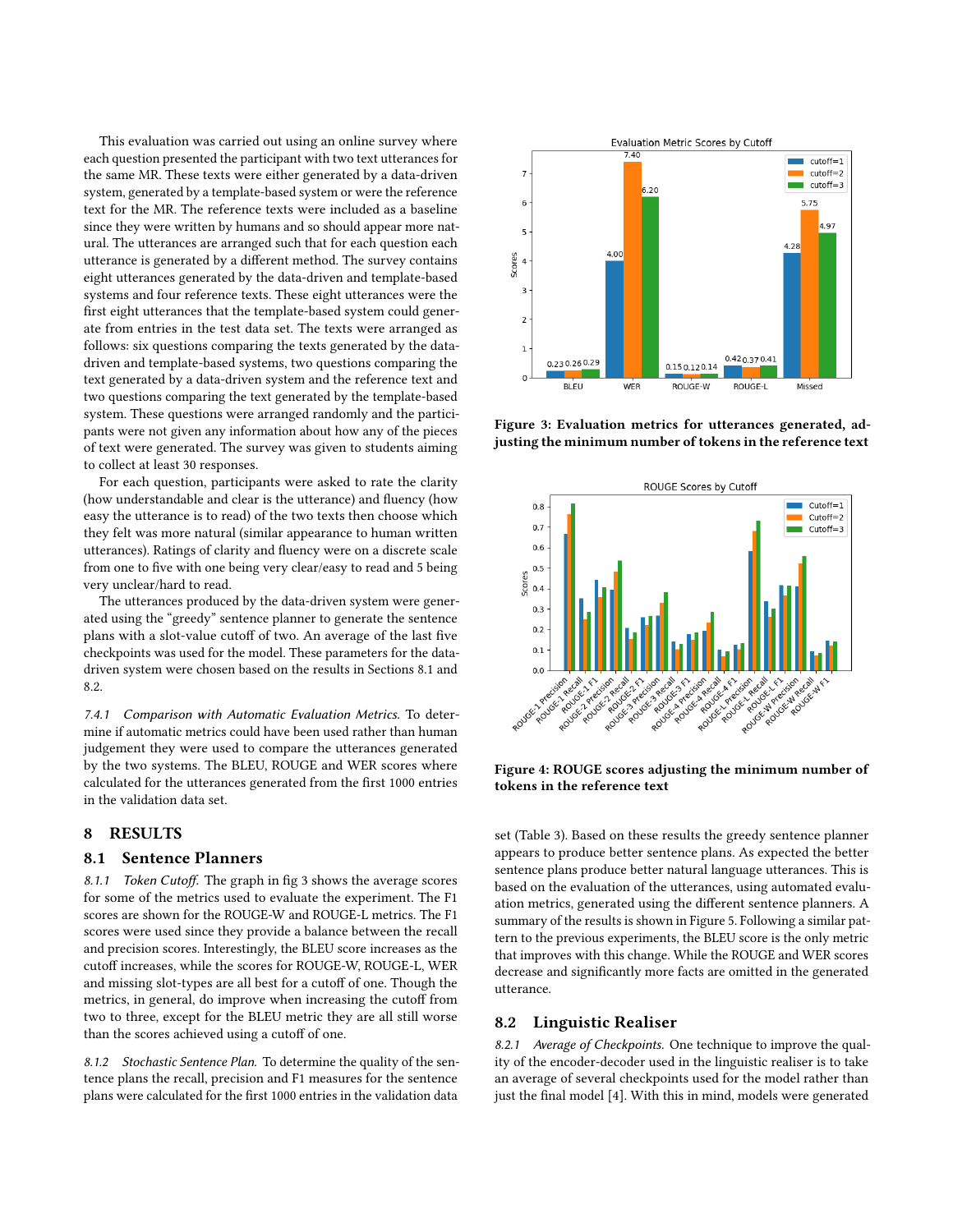<span id="page-6-1"></span>

|                   | Greedy | Random |
|-------------------|--------|--------|
| $Recall(\%)$      | 99.9   | 93.8   |
| Precision $(\%)$  | 99.8   | 99.6   |
| $Accuracy$ %)     | 84.1   | 88.6   |
| F1 Measure $(\%)$ | 99.8   | 96.4   |
|                   |        |        |

Table 3: Sentence plan evaluation

by averaging the last five models for the models with a cutoff of one, two and three. A summary of the results is shown in Table [4.](#page-6-3) These indicate that averaging the checkpoints only improved the quality of results for the model using the cutoff of two while the performance for the models with cutoff one and three decreased based on every metric.

<span id="page-6-3"></span>

Table 4: Average Model Checkpoints Comparison

<span id="page-6-2"></span>

Figure 5: Comparison of utterances generated with and without random selection

#### 8.3 Comparison with Template-based System

The survey was completed by 91 students and young adults mostly from the University of Cape Town. Figure [6](#page-6-4) shows the mean clarity and fluency rankings for each question. The figures show that

the template-based system was rated as having higher clarity and fluency than the data-driven system for every question. Based on the survey, the template-based system seems to produce text of a similar quality to the reference-texts. For question two the templatebased utterance has a higher clarity and fluency ranking than the reference text while for question four it has slightly lower rankings. The clarity and fluency of texts were rated to try and determine why

<span id="page-6-4"></span>

Figure 6: Clarity and Fluency ratings by question

one text was chosen as being more natural than another. Figure [7](#page-7-0) indicates that in general the higher the clarity and fluency rating the more natural the text. Though there are a few exceptions to the rule. Furthermore, the clarity of the text appears to be a better indicator of the naturalness than the fluency based on the figure. To confirm this the Pearson's correlation coefficient was calculated for the number of votes the data-driven and template-based systems received (appendix [C\)](#page-9-5). This confirmed that the clarity rating was a better indicator, particularly for the data-driven utterances. This indicates that the semantic and syntactic errors in the texts produced by the data-driven system caused participants to feel that the text was less natural. The clarity and fluency do not fully explain why one text is more natural than another since for all four questions the reference text was chosen as the more natural text even though the text was not necessarily rated as the clearest or fluent.

8.3.1 Comparison using Automatic Evaluation Metrics. The results of evaluating the utterances produced by the template-based and data-driven systems are shown in Table [5.](#page-7-1) The data-driven system achieved a significantly higher average BLEU score compared to the template-based utterances. Although the template-based system's utterances had a lower average WER score than those produced by the data-driven system. While the Rouge scores for the two systems were similar with the data-driven system generally scoring slightly higher.

## <span id="page-6-0"></span>9 DISCUSSION

## 9.1 Sentence Planners

9.1.1 Token Cutoff. As shown in figure [3](#page-5-3) the BLEU scores are the only metric that improves as the cutoff increases. This may be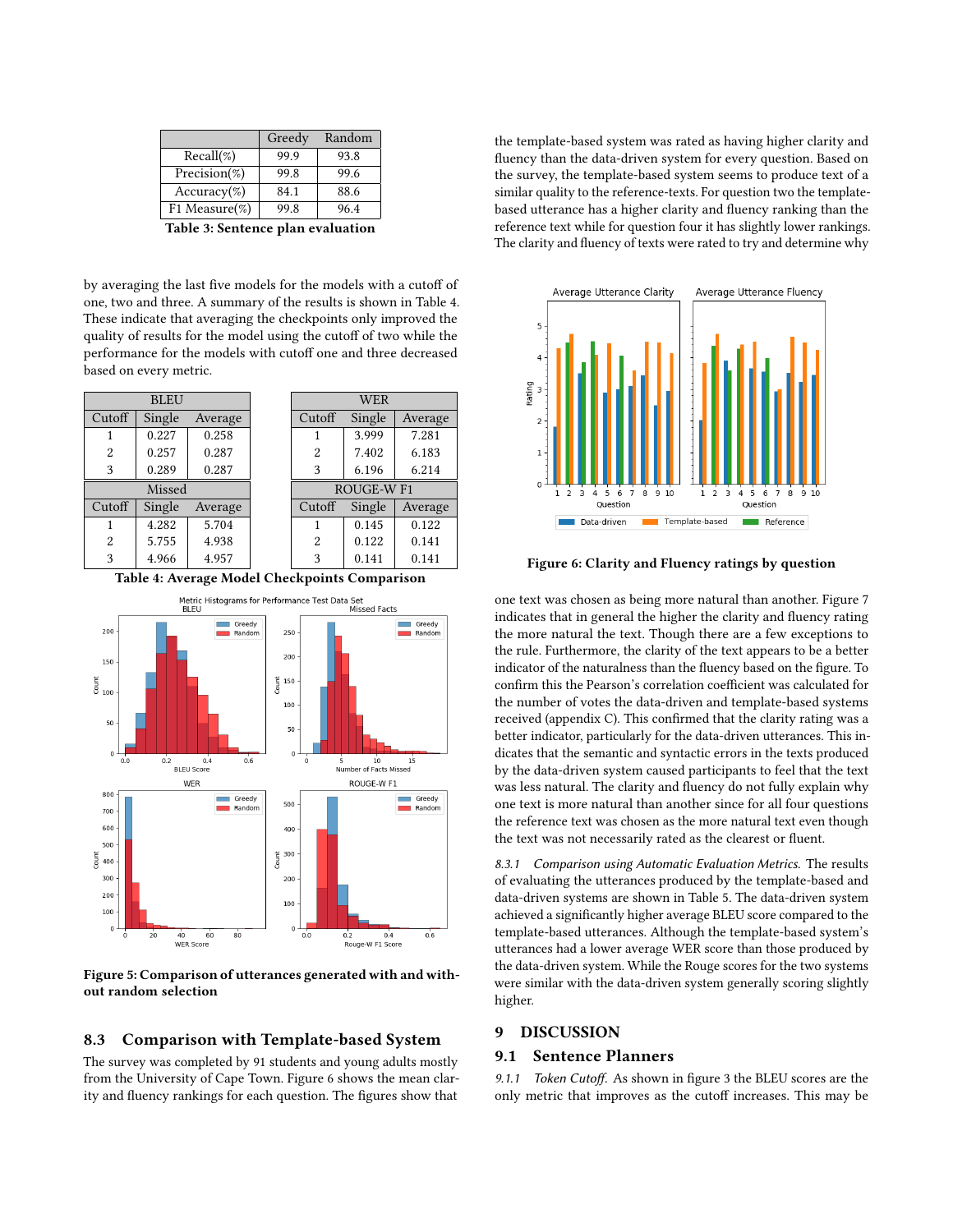<span id="page-7-0"></span>

Figure 7: Average clarity and fluency for each text in each question coloured based on whether it was selected as being the more natural text and annotated with the question number



Figure 8: Number of votes each text received for being the more natural text by question

caused by some tokens appearing mostly on their own, thus the linguistic realiser struggles to learn how to incorporate them into natural language sentences so they are left out. A possible reason for the increase in BLEU score is that the realiser generates longer sentences and the BLEU score takes the length of an utterance into account.

9.1.2 Stochastic Sentence Plan. When using the stochastic sentence plan rather than the greedy sentence plan the BLEU scores were the only metric that increased. While the ROUGE-W and WER scores decreased and the number of missing facts increased. The decrease in performance is most likely due to the linguistic realiser struggling to realise sub-optimal sentence plans. Since the greedy sentence planner is more likely to generate sentence plans that are similar

<span id="page-7-1"></span>

| Metric      | Date-driven System | Template-based System |
|-------------|--------------------|-----------------------|
| <b>BLEU</b> | 0.287              | 0.059                 |
| <b>WER</b>  | 6.18               | 0.84                  |
| ROUGE-W F1  | 0.141              | 0.119                 |
| ROUGE-L F1  | 0.415              | 0.358                 |
| ROUGE-4 F1  | 0.134              | 0.104                 |
| ROUGE-3 F1  | 0.185              | 0.150                 |
| ROUGE-2 F1  | 0.265              | 0.219                 |
| ROUGE-1 F1  | 0.410              | 0.334                 |

Table 5: Average automatic evaluation metric scores for utterances generated from the first 1000 entries in the validation data set

to the sequences of tokens used for training the encoder-decoder model in the linguistic realiser.

## 9.2 Linguistic Realiser

9.2.1 Average of Checkpoints. The results showed that averaging the last five checkpoints led to an improvement in the model with a slot-value cutoff of two while, in general, the performance of the models with a slot-value cutoff of one and three decreased. A possible reason averaging checkpoints did not yield a significant performance increase is that the number of epochs was not high enough for the models to properly converge. This suggests that the model produced with a cutoff of two converged faster than the models with cutoffs of one or three thus the quality of each of the checkpoints averaged was higher.

## 9.3 Comparison with Template-based System

The text for question two had higher clarity ratings than the reference text and the texts from questions two, three and four had higher fluency ratings than the reference text. This is understandable since the reference texts are scraped from Wikipedia and did not necessarily appear consecutively in the article since only the sentences containing slot-types from the [MR](#page-0-1) associated with the entry are included. This lack of clarity and fluency in the reference texts is likely to make it harder for the linguistic realiser to produce good utterances since it is essentially trying to learn how to map token sequences to reference texts. Thus flawed reference texts will lead to poorer results from the realiser.

A two-sided student-t test was used to compare the mean clarity, fluency and number of votes as most natural for the utterances produced by the data-driven and template-based systems. This shows that the texts produced by the template-based system had a higher average clarity rating ( $t = 6.09$ ,  $p = 0.00005$ ), higher average fluency rating  $(t = 3.273, P : 0.00556)$  and on average received more votes as more for being the more natural text ( $t = 4.592$ ,  $p =$ <sup>0</sup>.00085).

9.3.1 Comparison using Automatic Evaluation Metrics. The results from the automatic evaluation metrics confirm that the use of human judges was necessary, since based on the automatic evaluation metrics the two-systems would appear to have produced texts of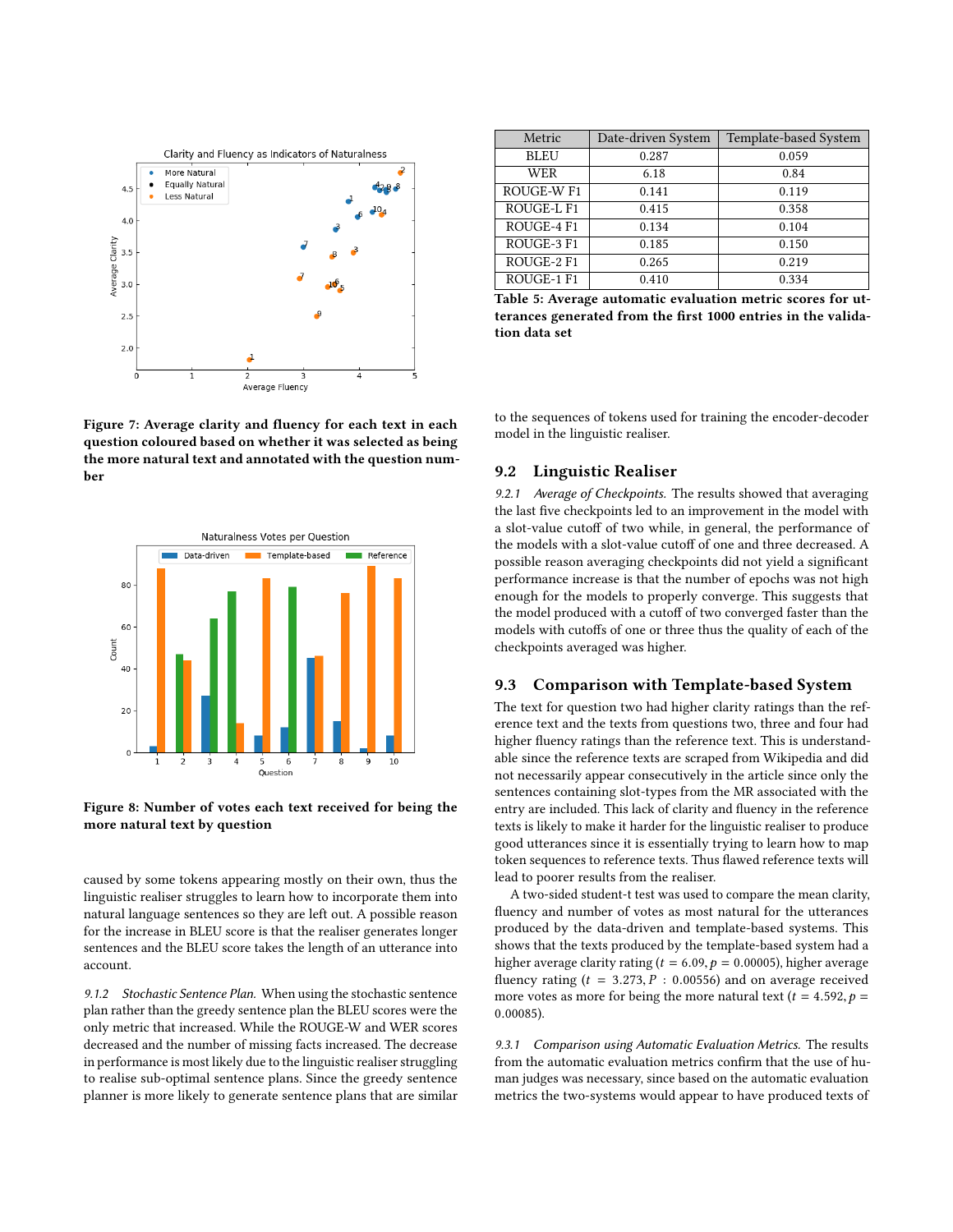a similar quality. However, the human judges found the templatebased systems to have significantly higher clarity, fluency and naturalness. A possible reason for the similar metric scores is that the data-driven learns how to realise the utterances from the reference texts while the templates were handcrafted. Thus the data-driven systems utterances may have more sequences of words in common with the reference text than the template-based system.

# 9.4 Automatic Evaluation Metrics

Automatic evaluation metrics such as BLEU, ROUGE and WER were used to evaluate the performance of the various configurations of the [NLG](#page-0-1) system. However based on the results from the survey, shown in Table [9,](#page-9-6) there is no significant correlation between the automatic evaluation metrics and the survey participants evaluation of the utterance clarity and fluency of the text. The highest correlation is between the number of facts missed as a percentage of the total number of facts in the input [MR](#page-0-1) and the text clarity (-0.5) which indicates that the [NLG](#page-0-1) system was better at rendering texts when there were fewer facts rendered in the text.

9.4.1 Template-based System Coverage. Though it doesn't appear in the results, the data-driven system was in general able to generalise to unseen examples better than the template-based system; since for the first 1000 entries of the validation data set the templatebased system was able to produce utterances for 76.6% of the entries. The reason for this is that the template-based system was unable to generate utterances for entries that didn't have a corresponding major template.

#### <span id="page-8-9"></span>10 CONCLUSION

It is worth noting that both systems were developed with relatively little prior knowledge over a short time span. The data-driven system was able to generalise better than the template-based system. However, the template-based system outperformed the datadriven system in terms of clarity, fluency and naturalness. This indicates that the template-based approach produced higher quality utterances, in terms of clarity, fluency and naturalness, than the data-driven system. Thus it may be better to take a template-based approach as opposed to the data-driven approach when constructing a data-to-text [NLG](#page-0-1) system in order to generate higher quality utterances.

#### ACKNOWLEDGMENTS

Zola Mahlaza, my supervisor for his advise and guidance. Maria Keet, for her advise on evaluating the texts.

## **REFERENCES**

- <span id="page-8-11"></span>[1] Ondřej Dušek and Filip Jurčíček. 2016. Sequence-to-sequence generation for spoken dialogue via deep syntax trees and strings. arXiv preprint arXiv:1606.05491  $(2016).$
- <span id="page-8-3"></span>[2] Albert Gatt and Emiel Krahmer. 2018. Survey of the state of the art in natural language generation: Core tasks, applications and evaluation. Journal of Artificial Intelligence Research 61 (2018), 65–170.
- <span id="page-8-16"></span>[3] Albert Gatt and Ehud Reiter. 2009. SimpleNLG: A realisation engine for practical applications. In Proceedings of the 12th European Workshop on Natural Language Generation (ENLG 2009). 90–93.
- <span id="page-8-17"></span>[4] Marcin Junczys-Dowmunt, Tomasz Dwojak, and Hieu Hoang. 2016. Is Neural Machine Translation Ready for Deployment? A Case Study on 30 Translation Directions. CoRR abs/1610.01108 (2016). arXiv[:1610.01108 http://arxiv.org/abs/](http://arxiv.org/abs/1610.01108) [1610.01108](http://arxiv.org/abs/1610.01108)
- <span id="page-8-14"></span>[5] Guillaume Klein, Yoon Kim, Yuntian Deng, Jean Senellart, and Alexander Rush. 2017. OpenNMT: Open-Source Toolkit for Neural Machine Translation. In Proceedings of ACL 2017, System Demonstrations. Association for Computational Linguistics, Vancouver, Canada, 67–72. [https://www.aclweb.org/anthology/](https://www.aclweb.org/anthology/P17-4012) [P17-4012](https://www.aclweb.org/anthology/P17-4012)
- <span id="page-8-10"></span>[6] Gerasimos Lampouras and Andreas Vlachos. 2016. Imitation learning for language generation from unaligned data. In Proceedings of COLING 2016, the 26th International Conference on Computational Linguistics: Technical Papers. 1101– 1112.
- <span id="page-8-18"></span>[7] Chin-Yew Lin. 2004. ROUGE: A Package for Automatic Evaluation of Summaries. In Text Summarization Branches Out: Proceedings of the ACL-04 Workshop. Association for Computational Linguistics, Barcelona, Spain, 74–81. [https:](https://www.aclweb.org/anthology/W04-1013) [//www.aclweb.org/anthology/W04-1013](https://www.aclweb.org/anthology/W04-1013)
- <span id="page-8-6"></span>[8] Susan W. McRoy, Songsak Channarukul, and Syed S. Ali. 2003. An augmented template-based approach to text realization. Natural Language Engineering 9, 4 (2003), 381–420.<https://doi.org/10.1017/S1351324903003188>
- <span id="page-8-4"></span>Amit Moryossef, Yoav Goldberg, and Ido Dagan. 2019. Step-by-Step: Separating Planning from Realization in Neural Data-to-Text Generation. CoRR abs/1904.03396 (2019).
- <span id="page-8-12"></span>[10] Jekaterina Novikova, Ondřej Dušek, Amanda Cercas Curry, and Verena Rieser. 2017. Why We Need New Evaluation Metrics for NLG. CoRR abs/1707.06875 (2017). arXiv[:1707.06875 http://arxiv.org/abs/1707.06875](http://arxiv.org/abs/1707.06875)
- <span id="page-8-1"></span>[11] Jekaterina Novikova, Ondřej Dušek, and Verena Rieser. 2017. The E2E dataset: New challenges for end-to-end generation. arXiv preprint arXiv:1706.09254 (2017).
- <span id="page-8-5"></span>[12] Yevgeniy Puzikov and Iryna Gurevych. 2018. E2E NLG challenge: Neural models vs. templates. In Proceedings of the 11th International Conference on Natural Language Generation. 463–471.
- <span id="page-8-0"></span>[13] Ehud Reiter and Robert Dale. 1997. Building applied natural language generation systems. Natural Language Engineering 3, 1 (1997), 57–87.
- <span id="page-8-15"></span>[14] Ilya Sutskever, Oriol Vinyals, and Quoc V Le. 2014. Sequence to Sequence Learning with Neural Networks. In Advances in Neural Information Processing Systems 27, Z. Ghahramani, M. Welling, C. Cortes, N. D. Lawrence, and K. Q. Weinberger (Eds.). Curran Associates, Inc., 3104–3112. [http://papers.nips.cc/](http://papers.nips.cc/paper/5346-sequence-to-sequence-learning-with-neural-networks.pdf) [paper/5346-sequence-to-sequence-learning-with-neural-networks.pdf](http://papers.nips.cc/paper/5346-sequence-to-sequence-learning-with-neural-networks.pdf)
- <span id="page-8-8"></span>[15] Chris van der Lee, Emiel Krahmer, and Sander Wubben. 2017. PASS: A Dutch data-to-text system for soccer, targeted towards specific audiences. In Proceedings of the 10th International Conference on Natural Language Generation. 95–104.
- <span id="page-8-13"></span>[16] Qingyun Wang, Xiaoman Pan, Lifu Huang, Boliang Zhang, Zhiying Jiang, Heng Ji, and Kevin Knight. 2018. Describing a Knowledge Base. In Proceedings of the 11th International Conference on Natural Language Generation. 10–21.
- <span id="page-8-7"></span>[17] Tsung-Hsien Wen, Milica Gasic, Nikola Mrksic, Pei-hao Su, David Vandyke, and Steve J. Young. 2015. Semantically Conditioned LSTM-based Natural Language Generation for Spoken Dialogue Systems. CoRR abs/1508.01745 (2015). arXiv[:1508.01745 http://arxiv.org/abs/1508.01745](http://arxiv.org/abs/1508.01745)
- <span id="page-8-2"></span>[18] Tsung-Hsien Wen, Milica Gasic, Dongho Kim, Nikola Mrksic, Pei-Hao Su, David Vandyke, and Steve Young. 2015. Stochastic language generation in dialogue using recurrent neural networks with convolutional sentence reranking. arXiv preprint arXiv:1508.01755 (2015).